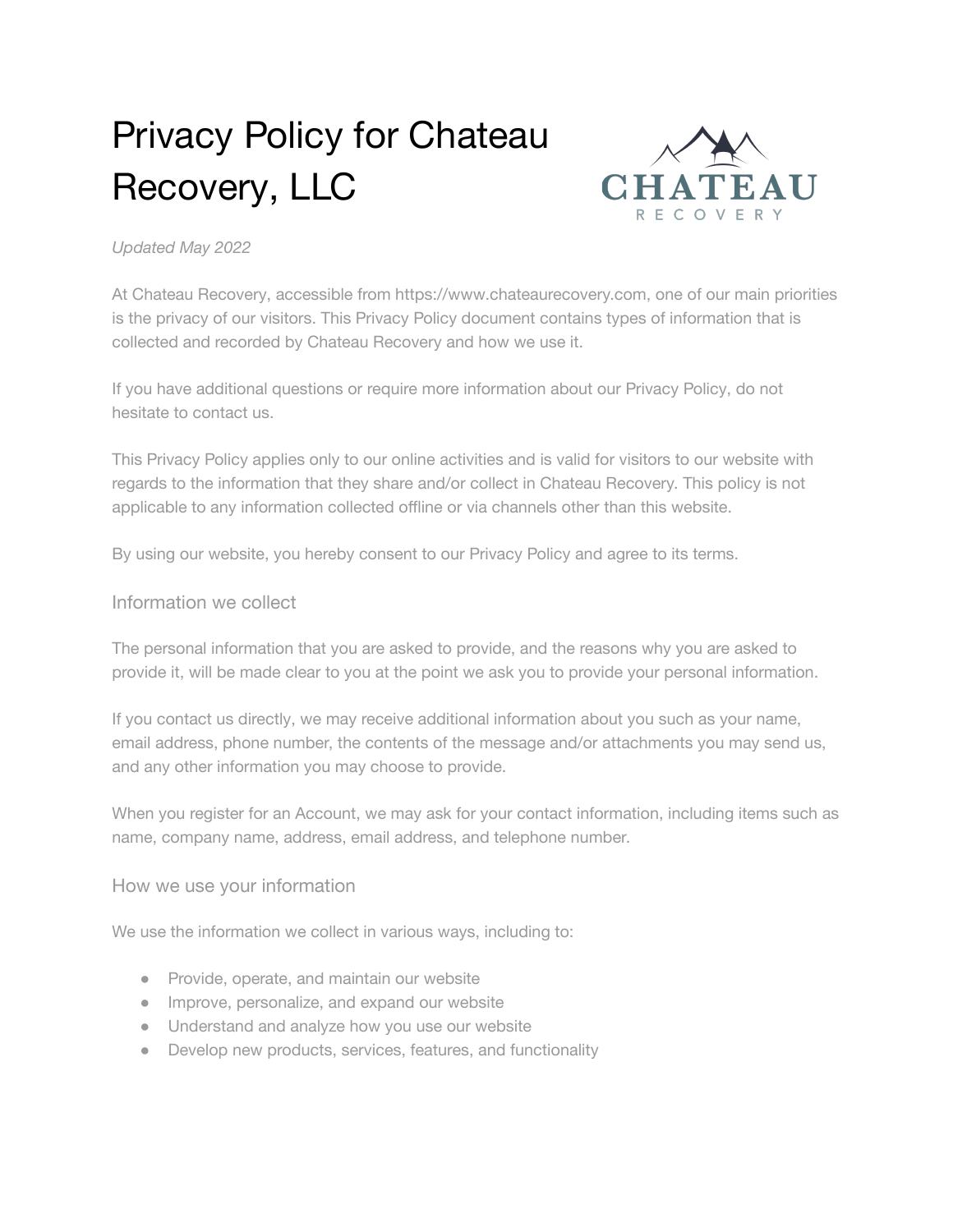- Communicate with you, either directly or through one of our partners, including for customer service, to provide you with updates and other information relating to the website, and for marketing and promotional purposes
- Send you emails
- Find and prevent fraud

# Log Files

Chateau Recovery follows a standard procedure of using log files. These files log visitors when they visit websites. All hosting companies do this as a part of hosting services' analytics. The information collected by log files include internet protocol (IP) addresses, browser type, Internet Service Provider (ISP), date and time stamp, referring/exit pages, and possibly the number of clicks. These are not linked to any information that is personally identifiable. The purpose of the information is for analyzing trends, administering the site, tracking users' movement on the website, and gathering demographic information.

## Cookies and Web Beacons

Like any other website, Chateau Recovery uses 'cookies'. These cookies are used to store information including visitors' preferences, and the pages on the website that the visitor accessed or visited. The information is used to optimize the users' experience by customizing our web page content based on visitors' browser type and/or other information.

For more general information on cookies, please read [the Cookies article on TermsFeed website.](https://www.termsfeed.com/blog/sample-cookies-policy-template/#What_Are_Cookies)

## Advertising Partners Privacy Policies

You may consult this list to find the Privacy Policy for each of the advertising partners of Chateau Recovery.

Third-party ad servers or ad networks use technologies like cookies, JavaScript, or Web Beacons that are used in their respective advertisements and links that appear on Chateau Recovery, which are sent directly to users' browsers. They automatically receive your IP address when this occurs. These technologies are used to measure the effectiveness of their advertising campaigns and/or to personalize the advertising content that you see on websites that you visit.

Note that Chateau Recovery has no access to or control over these cookies that are used by third-party advertisers.

## Third Party Privacy Policies

Chateau Recovery's Privacy Policy does not apply to other advertisers or websites. Thus, we are advising you to consult the respective Privacy Policies of these third-party ad servers for more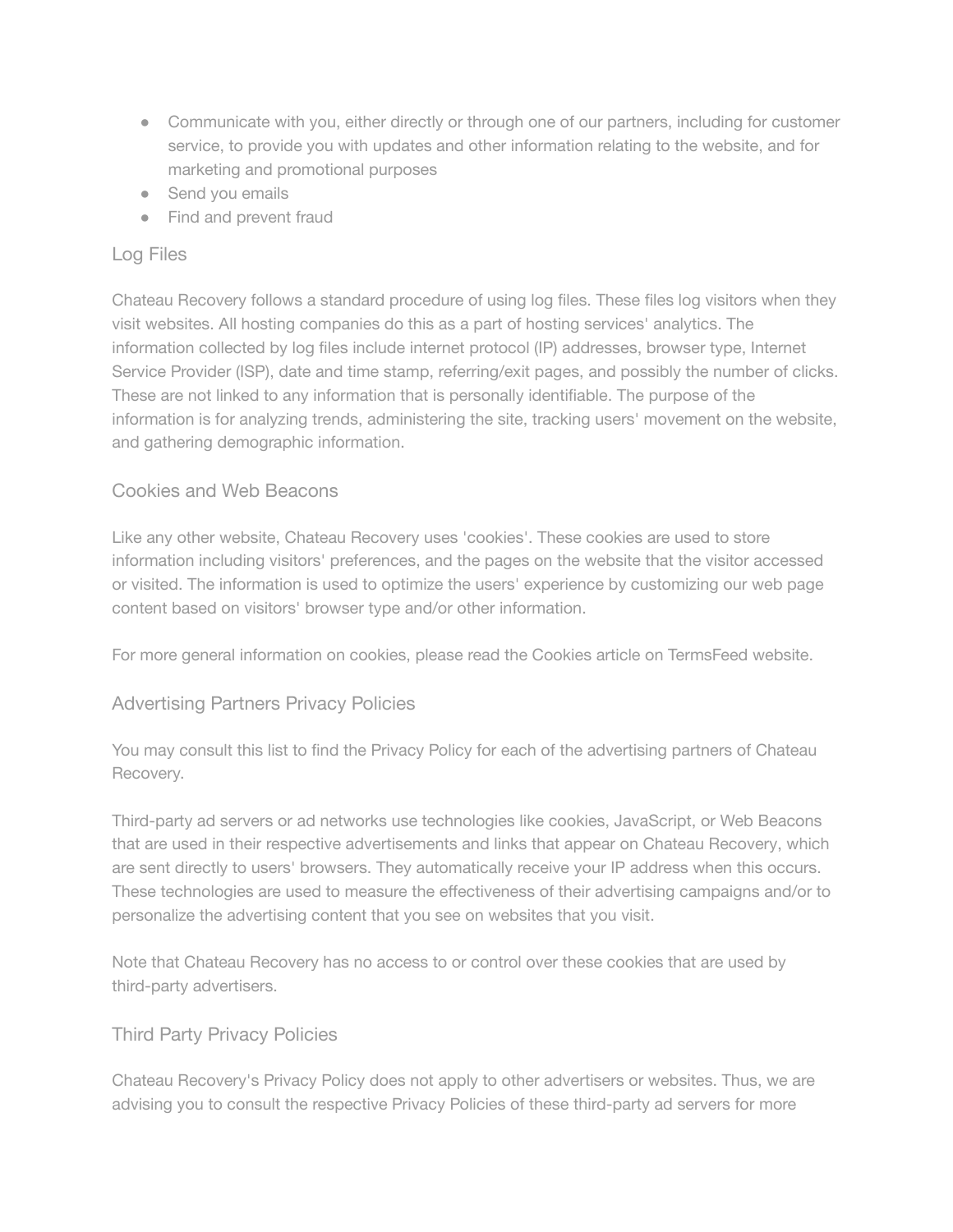detailed information. It may include their practices and instructions about how to opt-out of certain options.

You can choose to disable cookies through your individual browser options. More detailed information about cookie management with specific web browsers can be found at the browsers' respective websites.

# CCPA Privacy Rights (Do Not Sell My Personal Information)

Under the CCPA, among other rights, California consumers have the right to:

Request that a business that collects a consumer's personal data disclose the categories and specific pieces of personal data that a business has collected about consumers.

Request that a business delete any personal data about the consumer that a business has collected.

Request that a business that sells a consumer's personal data, not sell the consumer's personal data.

If you make a request, we have one month to respond to you. If you would like to exercise any of these rights, please contact us.

## GDPR Data Protection Rights

We would like to make sure you are fully aware of all of your data protection rights. Every user is entitled to the following:

The right to access – You have the right to request copies of your personal data. We may charge you a small fee for this service.

The right to rectification – You have the right to request that we correct any information you believe is inaccurate. You also have the right to request that we complete the information you believe is incomplete.

The right to erasure – You have the right to request that we erase your personal data, under certain conditions.

The right to restrict processing – You have the right to request that we restrict the processing of your personal data, under certain conditions.